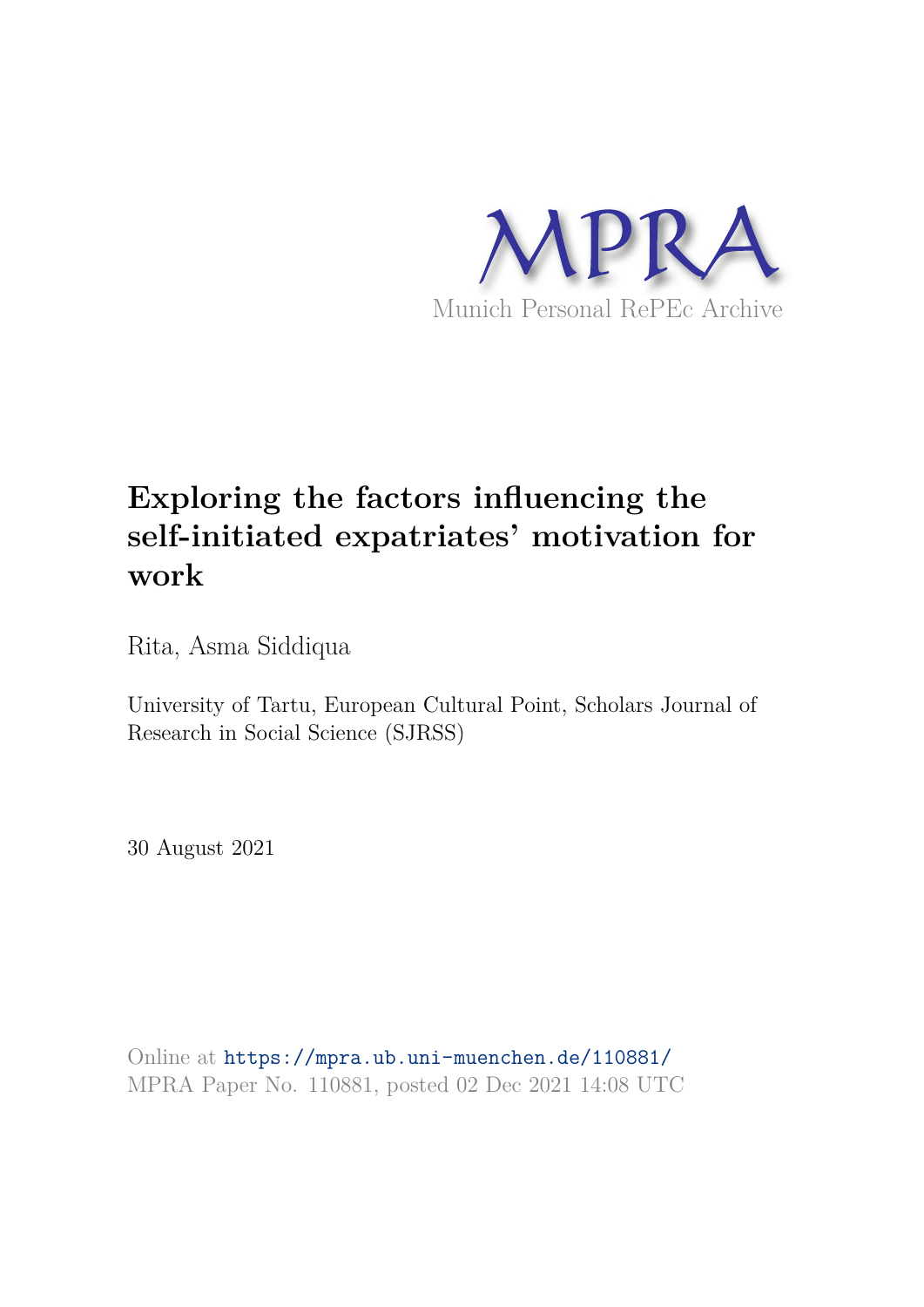# **Exploring the factors influencing the self-initiated expatriates' motivation for work**

# Asma Siddiqua Rita

Department of Contemporary Asian and Middle Eastern Studies, University of Tartu, Tartu, Estonia

# **Article Info ABSTRACT**

#### *Article history:*

Received August 01, 2021 Revised August 18, 2021 Accepted August 22, 2021

#### *Keywords:*

Personnel Motivation, Selfinitiated Expatriate, Estonia, Narrative Analysis, Bangladesh

Personnel motivation is a collection of incentives that influence an employee's work activity. In fact, this is a collection of activities taken by the management with the goal of increasing the working capacity of employees, as well as strategies for attracting and retaining competent and skilled experts. Self-initiated expatriates are included in this category of potential staff. This article discusses the factors that influence self-initiated expatriates' motivation for work. The discussion is based on materials and fieldwork experiences collected in Estonia during my master's thesis. Indepth interviews were used to collect data. Narrative analysis methods were used to build the analytical framework. The fieldwork experience demonstrated how important it is to consider both financial and non-financial factors while working in foreign companies.

*This is an open access article under th[e CC BY-NC](https://creativecommons.org/licenses/by-sa/4.0/) license.* 



*Corresponding Author:*  Asma Siddiqua Rita Department of Contemporary Asian and Middle Eastern Studies University of Tartu Ülikooli 18, 50090 Tartu, Estonia. Email: asmasiddiquarita@gmail.com

# **1. INTRODUCTION**

Employee motivation is critical to a business's success; and it is the foundation upon which the development of the business is based (Jain, Gupta, & Bindal, 2019). The term personnel motivation refers to an employee's attitude toward their work. Individuals are engaged and committed to their jobs because of their enthusiasm and energy (Khan, 2010). This is what propels, pushes, and inspires people to accomplish their objectives and simply show up for work each day. Employees that are motivated are more dedicated, work harder, and therefore create more. It goes without saying that no organization, big or small, can succeed in the long term without motivated workers who believe in the goal and understand how to accomplish it. Without motivated workers, a firm risks substantial losses since an unhappy employee is unable to perform efficiently, will not aspire to do better, and will not work hard to achieve either the company's or his or her own goals (Khan, 2010). On the contrary, motivated employees contribute to the organization performance (Lee & Raschke, 2016). Additionally, motivated workers contribute to the overall success of the company. There are many reasons why workers and team members may lack the motivation required to do the given task. They may feel unappreciated, dissatisfied with their duties, or dissatisfied with the advantages and flexibility given to them (Lee & Raschke, 2016). Employers may use all the sophisticated management tools and processes they want when it comes to expanding their company, but if their workers aren't driven to perform excellent job, employers will struggle. This is true for both internal and overseas workers (Inkson, Arthur, Pringle, & Barry, 1997). This paper focuses on self-initiated expatriates, a subcategory of migrants who obtain work and move independently to locations other than their home countries. This is critical to understand since considerable emphasis has been given to local workers but less to self-initiated expats (Cerdin & Selmer, 2014).

Ī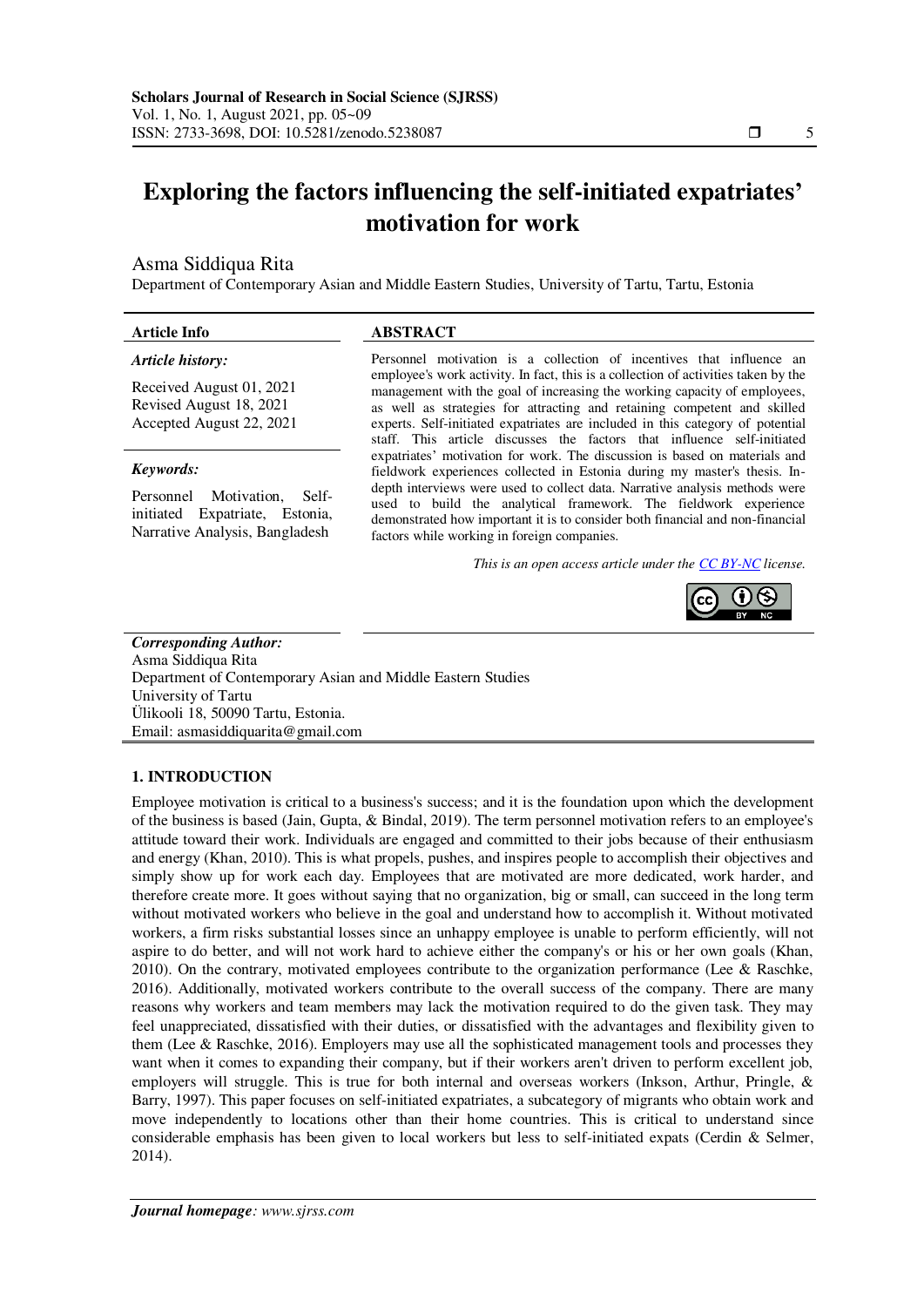# **2. METHOD**

I did fieldwork in Tartu and Tallinn from March to April 2021 for my master's thesis, collecting narratives from Bangladeshi self-initiated expatriates working in Estonian companies. I restricted my discussion in this article to the factors affecting these self-initiated expatriates from an organizational viewpoint, as shown by my collected data. There were a total of eight participants, three of whom were chefs, two of whom were administrative officers, and three of whom were IT experts. Throughout the interviews, I inquired about their work-life experiences, and each session lasted more than one hour. All of these expatriates came or relocated to Estonia during the last three years.

# **3. THEORETICAL BACKGROUND**

### *3.1 Personnel Motivation*

Personnel motivation is a method used to persuade workers to act in order to achieve the organization's goals (Jain, Gupta, & Bindal, 2019). It acts as a key and pushes them ahead. This kind of motivation is described as the force that influences many aspects of work life and is responsible for the execution of certain organizational tasks. Employees are developed in such a way that they need motivation at all times on the job, even while interacting with coworkers. Employees want to understand why they do what they do and how much earnings they will make as a consequence. Employees seem to be rewarded for their efforts and dedication. Employers, on the other hand, how can they encourage employees to accomplish more and do it better? It follows a simple logic, demonstrating and explaining that workers will get a reward for their efforts and accomplishments. To a certain degree, and for certain types of individuals, this logic helps business owners. Employers may use it to encourage employees to perform better on their assigned duties, but each management expects his employees to perform at a high level of quality. Despite this, business owners and managers are increasingly faced with the issue of employee motivation (Kuranchie-Mensah & Amponsah-Tawiah, 2016).

## *3.2 Classical Theory of Motiation*

Maslow highlighted in his theory that individuals are motivated by need and categorized the requirements into a five-tiered pyramid based on their significance and priority (Lee & Raschke, 2016). He said that once a need is met, it no longer serves as a driving force. This is followed by the subsequent set of requirements in a hierarchical sequence. He classified requirements into five categories: physiological well-being, physical security, social belonging, self-esteem, and self-realization. Physiological requirements include those for food, drink, warmth, and sleep. These are human security requirements that include comfort, security, and stability. Upward progress is followed by social demands, such as a need for love or belonging. This covers friendships and interpersonal interactions. Self-esteem requirements include those for a favorable self-image, prestige, and position. Finally, at the apex of the pyramid are people's self-realization demands. It satisfies human wants and satisfies a person's yearning for what he or she is capable of becoming. This sensation is attained via development, promotion, and innovation. However, how can human resource professionals use this to recruit and retain talented employees? How can this idea of motivation be used to management? Employers provide regular pay, safe working conditions, lunch breaks, and coffee machines for employees with physiological requirements (Taormina & Gao, 2013). Employers provide retirement plans, sick leave, health and wellness programs, insurance plans, and job security in order to meet safety standards, while employers guarantee collaboration, group projects, and social events to foster communication between workers (Taormina & Gao, 2013). Employers, too, utilize feedback and assessment systems to ensure that employees' self-esteem requirements are recognized and valued by coworkers. Employers also meet selfactualization requirements by offering demanding employment, promotions, career development training programs, and ongoing education. While Maslow's theory was developed in the context of American culture, it may be applied to any society. The questions I posed to self-initiated expatriates during my interviews were drawn from this theory's perspectives. The next part discusses a condensed version of my analysis.

# **4. DISCUSSION**

#### 4.1 *Factors contribute to the development of a motivated workforce*

In certain aspects, employee motivation affects employee engagement. Employees that are engaged have a strong emotional attachment to their company. This condition has a propensity to influence his perception of the organization. And this mindset has an effect on workers' attitudes about work. Motivation is the outcome of an interaction between conscious and unconscious factors. Employee motivation is influenced by a variety of factors. Reward, trust, recognition, and satisfaction are just a few. Self-initiated expatriates, on the other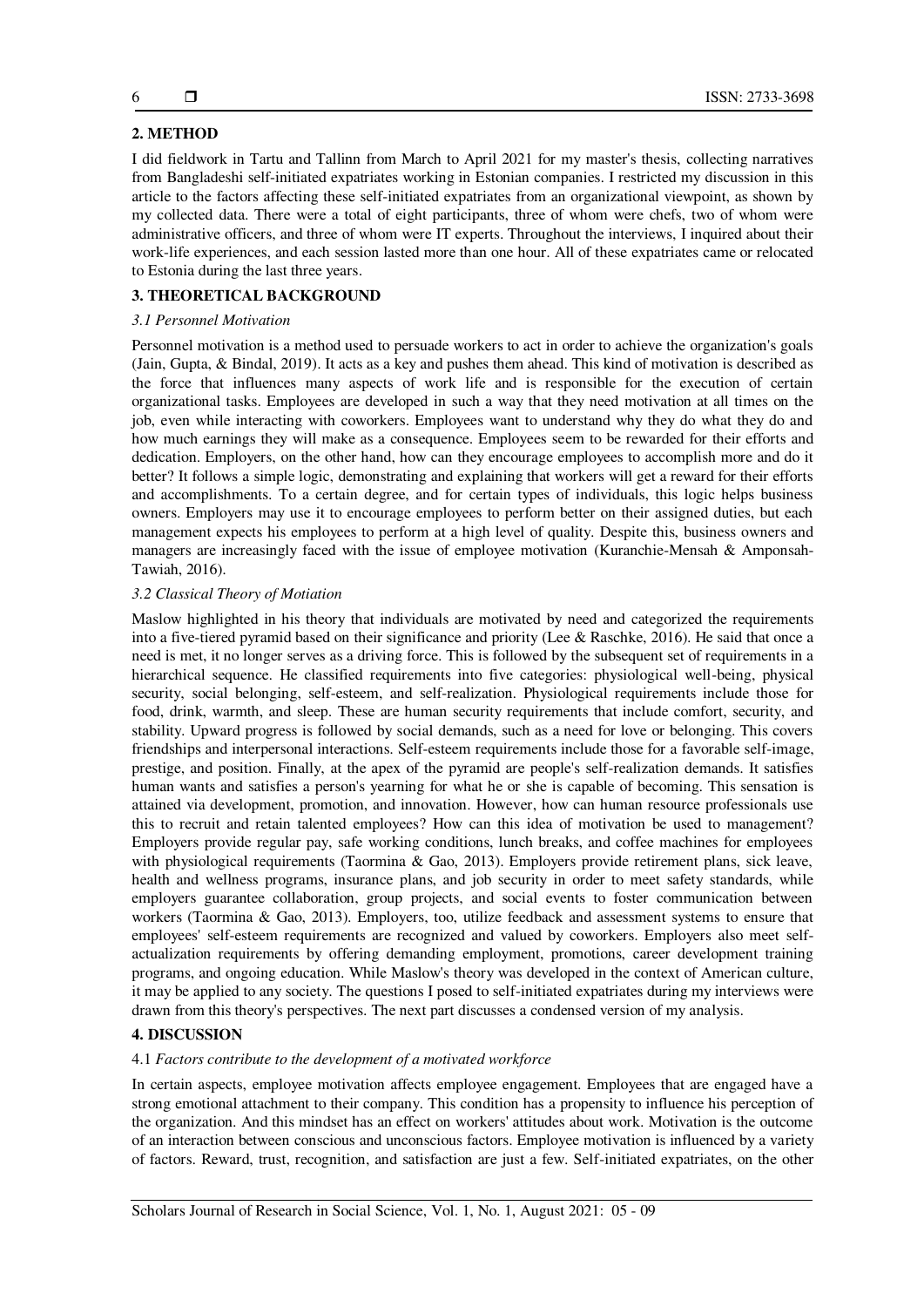hand, may be driven by substantial rewards upon completion of their job. That reward must also contain a component that assesses well-being. As a result, these individuals are motivated to work more deliberately and efficiently in order to achieve better results in both their host and home countries. The importance of senior colleagues and leaders, on the other hand, cannot be underestimated. Leaders that value and respect freshly hired foreign workers on an equal level with older employees earn their followers' devotion. Satisfaction is probably likely the most effective motivation, as shown by the research. This also holds true for self-initiated expats, for whom motivation is ultimately fueled by a desire to make a living doing something that brings them tremendous happiness and pride. Consider (see Table 1) the factors that motivate self-initiated expatriates from Bangladesh to work better in Estonia. To begin, there is the issue of remuneration. Several of my respondents are particular kinds of people who have left their home country in pursuit of higher-paying jobs than those available in their home country. These employees choose unique pay arrangements; money is much more important to them than recognition, gratitude, or inclusion on the honor roll by the host country. With this in mind, one might argue that it is better for employees motivated by this kind of job to have a clear scale and reward system that is also focused on characteristics specific to this person. According to fieldwork research, these employees are motivated by the financial rewards associated with their employment. The second component is acknowledgment of professionalism. This is a major source of workplace motivation. These foreign employees are very motivated to succeed if professional growth opportunities exist. Almost all of my respondents expressed a desire to continue their professional development in order to eventually become experts in their areas. Professionals are critical assets to any company and, as such, need a customized strategy. These people need much more attention than other lowskilled workers, but their expectations are also higher. As a result, people choose companies that provide opportunities for professional development in exchange for their services. Thirdly, company loyalty must be maintained. Each organization has patriots who live and die by the success of the group's commo n mission. They are very committed to the company and see themselves as essential to it. According to my respondents, it is important for them to be an integral and needed component of the overall system referred to as "our company".

| Financial factors     | Salary,             |
|-----------------------|---------------------|
|                       | professional growth |
| Non-financial factors | Well-being,         |
|                       | inclusion           |

*Table 1: Factors affecting the self-initiated expatriates' motivation for work* 

Source: Compiled by author based on emrecial data

#### **5. CONCLUSION**

Fundamentally, motivation is constrained by an individual's intuition. It's more intimate than it is influential. It is a fact that no one can inspire anybody unless and until they themselves want to be motivated; inspiration must come from inside. However, obligation drives workers to work in a business. The degree to which an individual is motivated is decided in this case by influencing circumstances rather than by duty. From an organizational perspective, the various issues may serve as focal points for employees in order to motivate them to complete the task, such as providing clear leadership, which entails being passionate about the job that the leader and its team perform, as well as clearly communicating what the leader expects of others and what the leader wishes to accomplish. Similarly, interacting with and giving feedback to employees about their work and growth on a regular basis improves employee productivity. Additionally, enabling coworkers to profit from their mistakes motivates employees. Employee motivation is also affected by empowerment of workers via delegation and trust. When employees have many opportunities to demonstrate their skills, their intrinsic actualization rises. Employees' motivation, on the other hand, is affected by their level of job discontent. There are many factors that lead to dissatisfaction, including a hostile work atmosphere, a lack of communication within the team, and so on. In general, managerial settings allow for the employment of a broad variety of motivational techniques. To inspire self-initiated expatriates successfully, the employer, in my view, must have a comprehensive knowledge of the many types of expectations and their relationships. Additionally, it is critical to recognize the individual variations in requirements. Unfortunately, regardless of how much companies want it, there are no universally effective techniques for motivating employees in all

*Factors influencing the self-initiated expatriate's motivation for work (Asma Siddiqua Rita)*